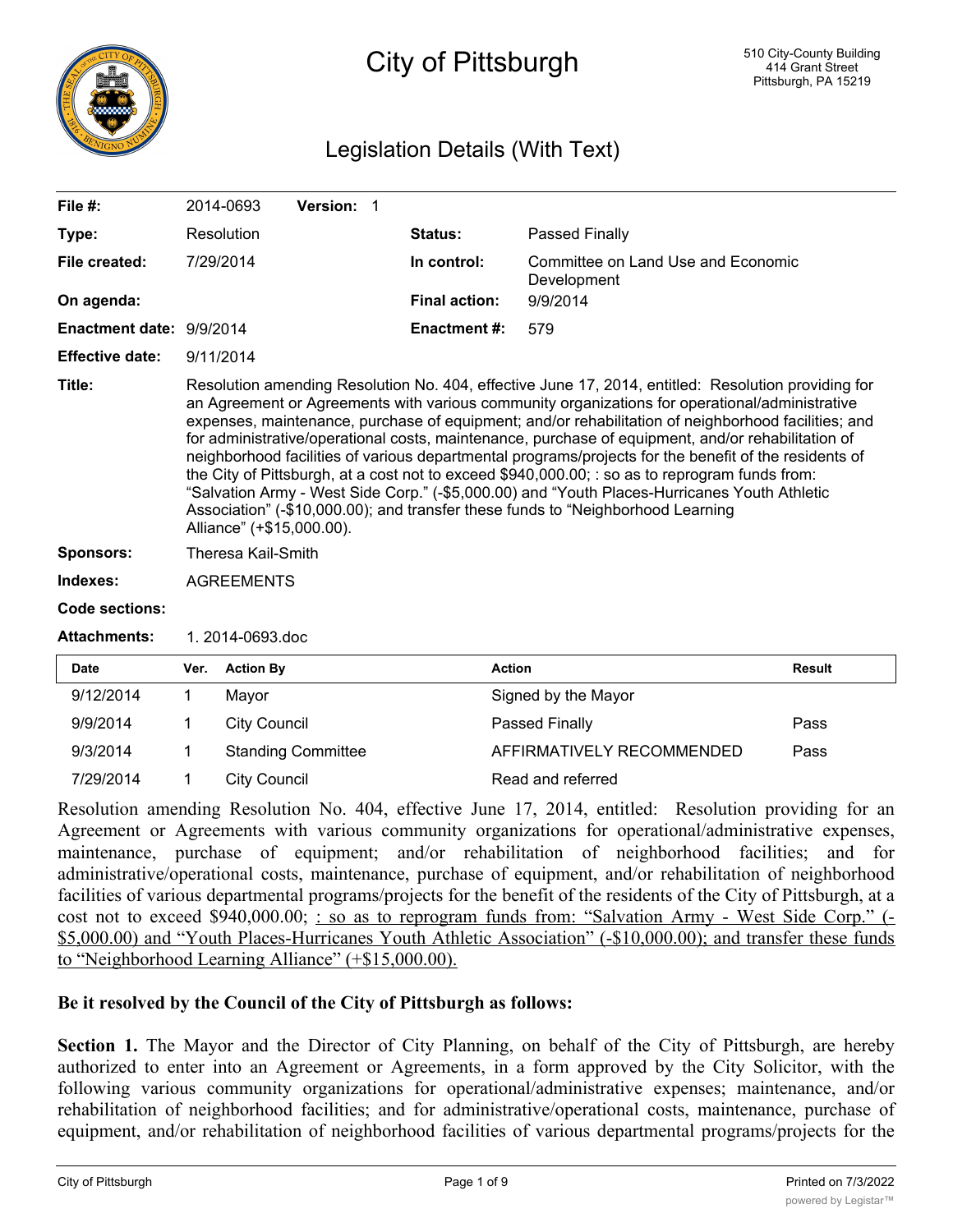benefit of residents of the City of Pittsburgh, at a cost not to exceed \$940,000.00, chargeable to and payable from the 2014 Community Development Block Grant Program and the listed code accounts in City Council.

# **SEE ATTACHMENT**

| <b>City Council</b>                                                                            | 940,000.00  | 940,000.00          |
|------------------------------------------------------------------------------------------------|-------------|---------------------|
| Angels Place<br>0123096140.58101.00                                                            | 5,000.00    | 5,000.00            |
| Arts for Autism Foundation of Pittsburgh/Joey<br>Travolta Film Workshop<br>0130050140.58101.00 | 2,500.00    | 2,500.00            |
| <b>Beechview Manor</b><br>0123239140.58101.00                                                  | 5,000.00    | 5,000.00            |
| Beltzhoover Neighborhood Council<br>0121120140.58101.00                                        | 2,500.00    | 2,500.00            |
| <b>Big Brothers Big Sisters</b><br>0121313140.58101.00                                         | 5,500.00    | 5,500.00            |
| <b>Bloomfield Development Corporation</b><br>0123316140.58101.00                               | 10,000.00   | 10,000.00           |
| Bloomfield-Garfield Corporation<br>0121132140.58101.00                                         | 5,000.00    | 5,000.00            |
| <b>Brashear Association</b><br>0129755140.58101.00                                             | 6,750.00    | 6,750.00            |
| Brashear Association (for Arlington Food Bank) 2,500.00<br>0130060140.58101.00                 |             | 2,500.00            |
| Brighton Heights Senior Center<br>0130043140.58101.00                                          | 2,500.00    | 2,500.00            |
| <b>Brookline Christian Food Pantry</b><br>0123130140.58101.00                                  | 2,500.00    | 2,500.00            |
| Carnegie Library-Woods Run Branch<br>0123066140.58101.00                                       | 2,500.00    | 2,500.00            |
| <b>Carrick Community Council</b><br>0123317140.58101.00                                        | 15,000.00   | 15,000.00           |
| Catholic Youth Assoc. of Pgh. Inc.                                                             | 5,000.00    | 5,000.00            |
| City of Pittsburgh                                                                             | Page 2 of 9 | Printed on 7/3/2022 |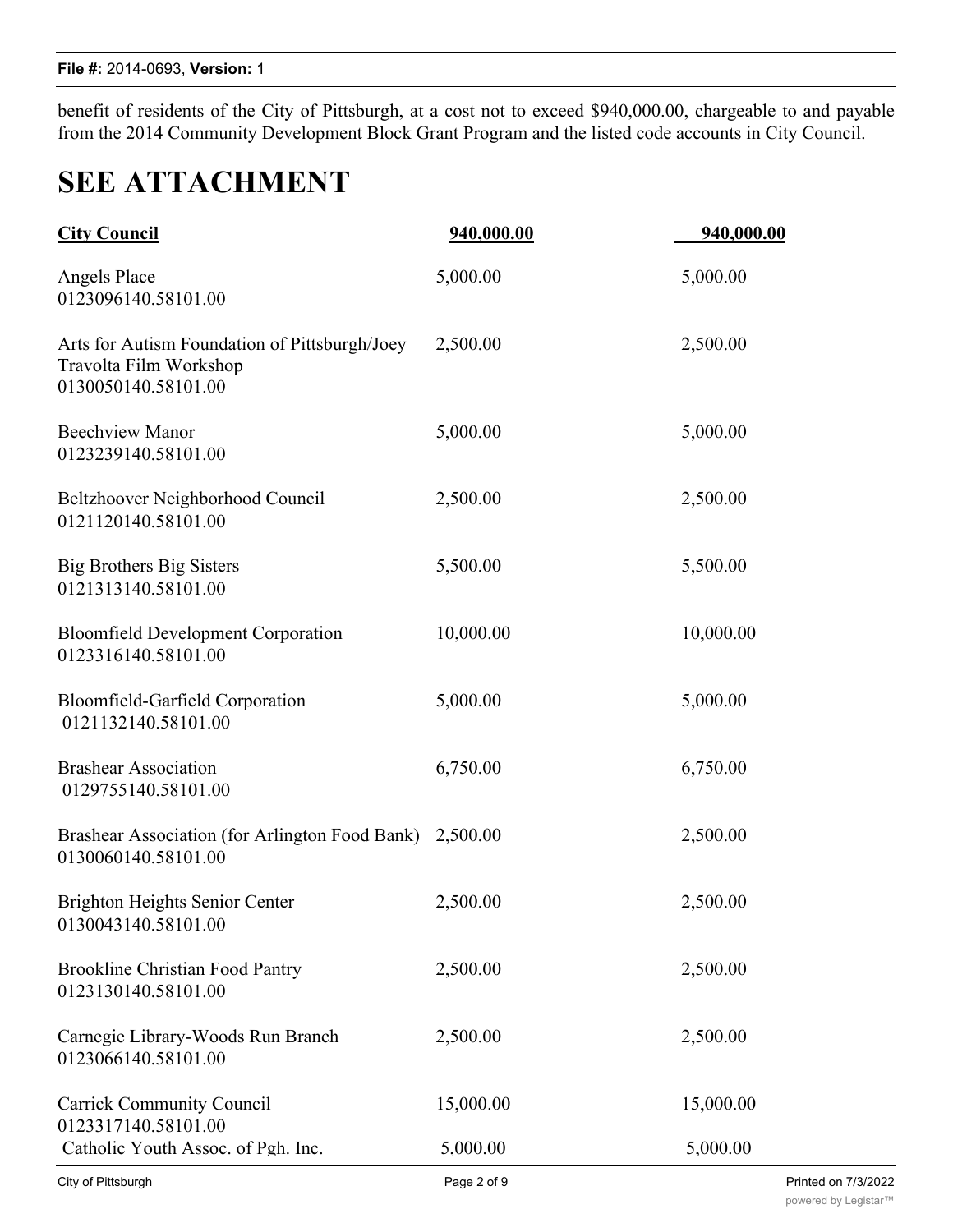| File #: 2014-0693, Version: 1                                                          |                          |            |
|----------------------------------------------------------------------------------------|--------------------------|------------|
| $\overline{\phantom{0}}$<br>0121323140.58101.00                                        | $\overline{\phantom{a}}$ |            |
| <b>Center for Victims</b><br>0128990140.58101.00                                       | 7,500.00                 | 7,500.00   |
| Center for Victims/Pittsburgh Mediation<br>0129972140.58101.00                         | 7,500.00                 | 7,500.00   |
| Center that CARES<br>0123010140.58101.00                                               | 7,500.00                 | 7,500.00   |
| <b>Central Baptist Church</b><br>0123145140.58101.00                                   | 7,500.00                 | 7,500.00   |
| Children's Home of Pittsburgh & Lemieux<br><b>Family Center</b><br>0167319140.58101.00 | 7,500.00                 | 7,500.00   |
| Children's Museum of Pittsburgh<br>0123101140.58101.00                                 | 1,000.00                 | 1,000.00   |
| <b>Community Human Services</b><br>0123179140.58101.00                                 | 5,500.00                 | 5,500.00   |
| DePaul School<br>0130061140.58101.00                                                   | 2,500.00                 | 2,500.00   |
| East Allegheny Community Council<br>0121330140.58101.00                                | 5,000.00                 | 5,000.00   |
| East End Cooperative Ministry<br>0129761140.58101.00                                   | 5,000.00                 | 5,000.00   |
| Eastside Neighborhood Employment Center<br>0121156140.58101.00                         | 2,500.00                 | 2,500.00   |
| Elizabeth Seton Center<br>0121365140.58101.00                                          | 5,000.00                 | 5,000.00   |
| <b>Elliott West End Athletic Association</b><br>0129763140.58101.00                    | 7,000.00                 | 7,000.00   |
| <b>Emmaus Community</b><br>0123304140.58101.00                                         | 5,500.00                 | 5,500.00   |
| <b>Fineview Citizens Council</b><br>0121401140.58101.00                                | 3,000.00                 | 3,000.00   |
| <b>Greater Pittsburgh Community Food Bank</b><br>0167146140 58101 00                   | 122,500.00               | 122,500.00 |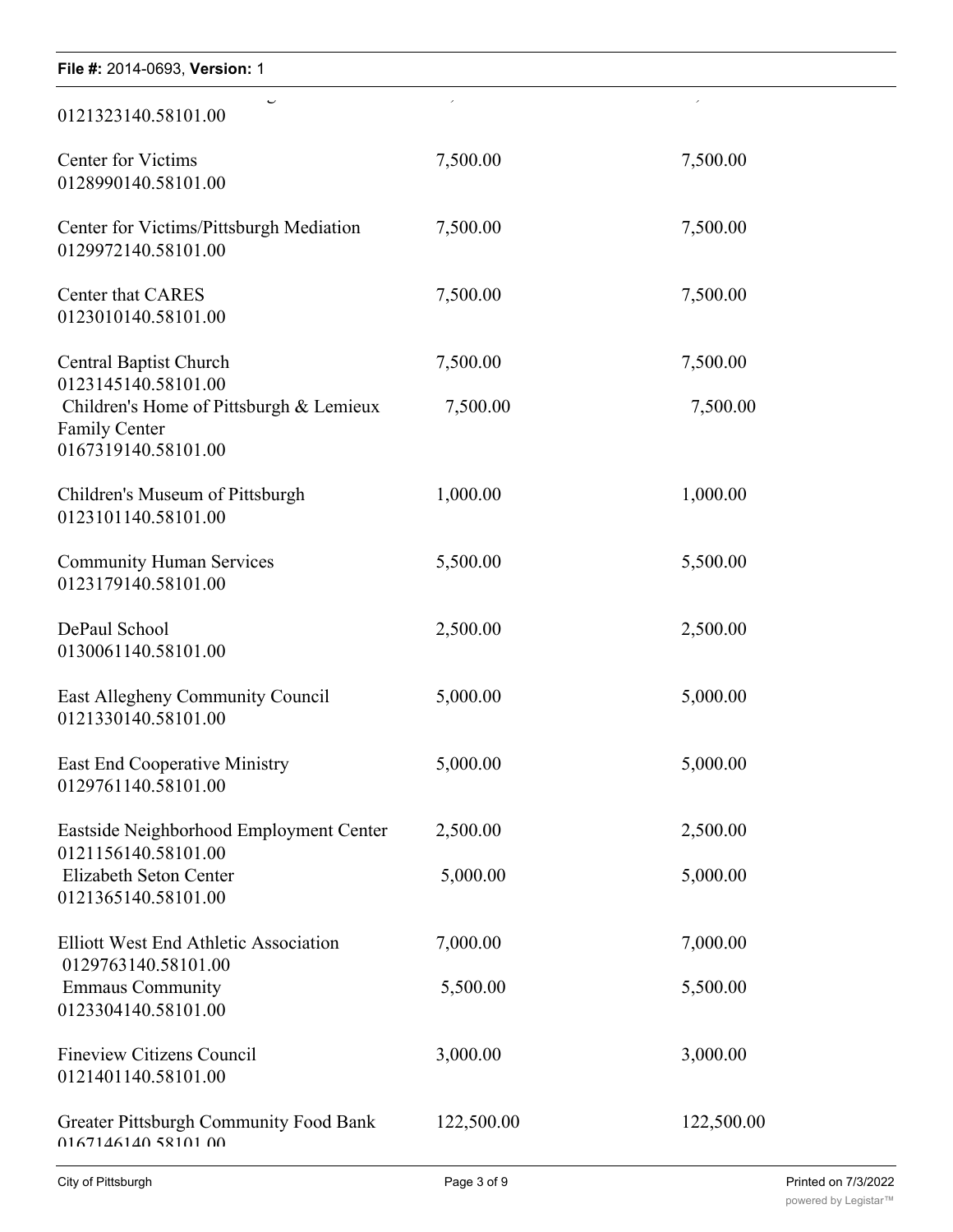| File #: 2014-0693, Version: 1                                                           |           |           |  |  |
|-----------------------------------------------------------------------------------------|-----------|-----------|--|--|
| UIU / ITUITU.JUIUI.UU                                                                   |           |           |  |  |
| Greater Pittsburgh Literacy Council<br>0130064140.58101.00                              | 2,500.00  | 2,500.00  |  |  |
| Hazelwood Initiative<br>0129131140.58101.00                                             | 10,500.00 | 10,500.00 |  |  |
| Hill District Consensus Group<br>0129849140.58101.00                                    | 2,500.00  | 2,500.00  |  |  |
| <b>Hilltop Alliance</b><br>0130032140.58101.00                                          | 7,000.00  | 7,000.00  |  |  |
| Hilltop Alliance (for Allentown CDC)<br>0130065140.58101.00                             | 3,000.00  | 3,000.00  |  |  |
| Hilltop Alliance (for Beltzhoover Civic<br>Association)<br>0130066140.58101.00          | 2,500.00  | 2,500.00  |  |  |
| Jewish Association on Aging<br>0123191140.58101.00                                      | 7,500.00  | 7,500.00  |  |  |
| Jewish Community Center<br>0121362140.58101.00                                          | 5,000.00  | 5,000.00  |  |  |
| Jewish Family and Children's Service - Refugee<br>Services<br>0130025140.58101.00       | 7,000.00  | 7,000.00  |  |  |
| Jewish Family and Children's Service - Career<br>Development<br>0129757140.58101.00     | 10,000.00 | 10,000.00 |  |  |
| Jewish Family and Children's Service- Food<br>Pantry<br>0129954140.58101.00             | 15,000.00 | 15,000.00 |  |  |
| Lawrenceville Corporation<br>0123332140.58101.00                                        | 10,000.00 | 10,000.00 |  |  |
| Lawrenceville United<br>0129855140.58101.00                                             | 10,000.00 | 10,000.00 |  |  |
| Lincoln Place Presbyterian Church<br>0123377140.58101.00                                | 2,500.00  | 2,500.00  |  |  |
| Lutheran Services Society - Tri-Valley Meals on 2,000.00<br>Wheels<br>01000001107010100 |           | 2,000.00  |  |  |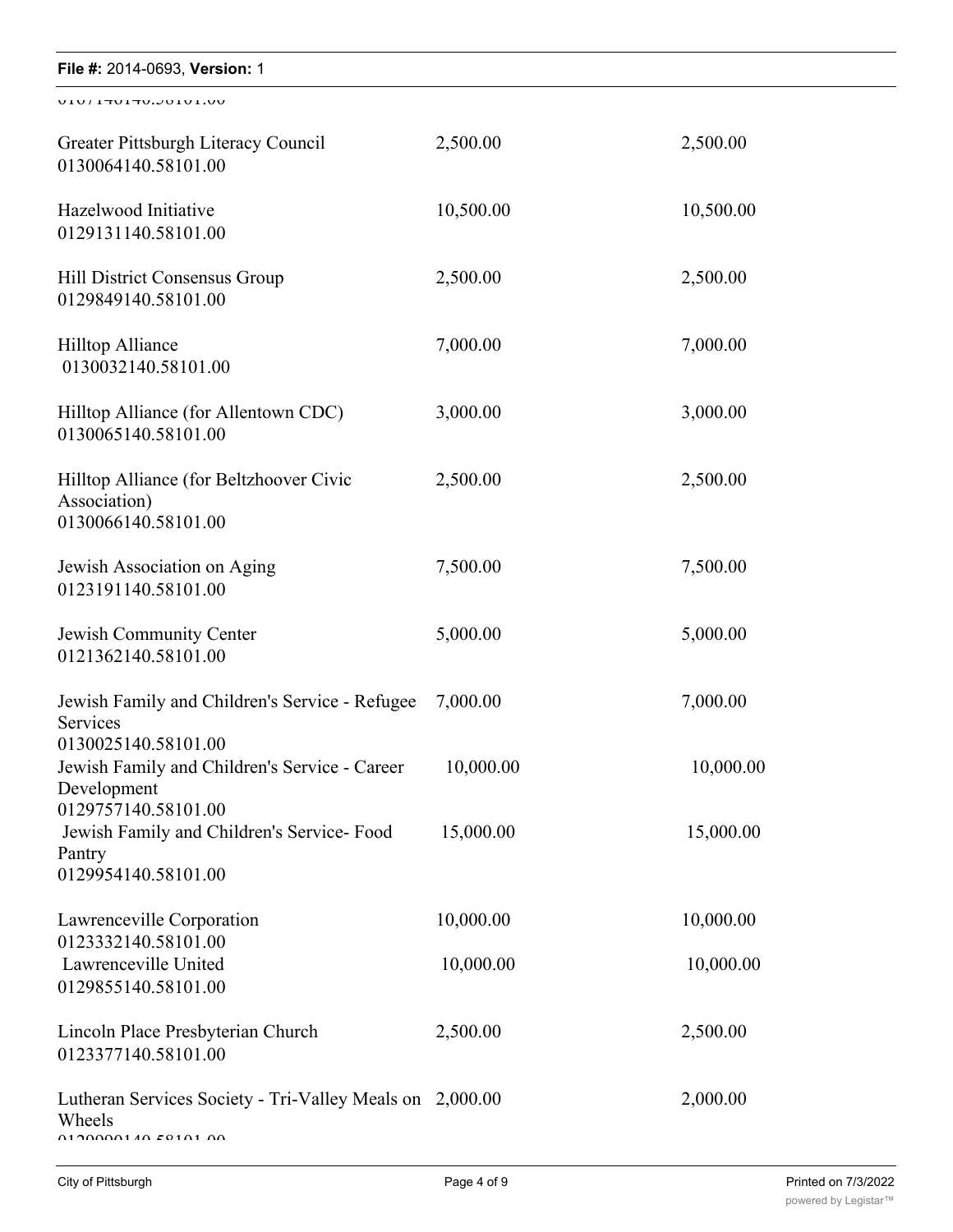| File #: 2014-0693, Version: 1                                                                |           |              |           |
|----------------------------------------------------------------------------------------------|-----------|--------------|-----------|
| 0129990140.38101.00                                                                          |           |              |           |
| Lutheran Services Society/Brighton Heights<br>Meals on Wheels<br>0129117140.58101.00         | 1,500.00  |              | 1,500.00  |
| Lynn Williams Apartments<br>0123032140.58101.00                                              | 2,500.00  |              | 2,500.00  |
| Macedonia Family and Community Enrichment<br>Center (FACE)<br>0129118140.58101.00            | 10,000.00 |              | 10,000.00 |
| Minority & Women Education Labor Agency<br>(MWELA)<br>0167350140.58101.00                    | 20,000.00 |              | 20,000.00 |
| Mt. Washington CDC<br>0129780140.58101.00                                                    | 4,750.00  |              | 4,750.00  |
| Neighborhood Learning Alliance (formerly<br>Wireless Neighborhoods)<br>0130007140.58101.00   | 14,000.00 | $+15,000.00$ | 29,000.00 |
| Northside Youth Athletic Association<br>0130035140.58101.00                                  | 7,500.00  |              | 7,500.00  |
| Northside Community Development<br>Fund /Northside Chronicle<br>0123270140.58101.00          | 2,500.00  |              | 2,500.00  |
| Northside Leadership Conference - Allegheny<br>City Sanitary Fair<br>0130086140.58101.00     | 3,000.00  |              | 3,000.00  |
| Northside Leadership Conference - NS Rox<br><b>Youth Music</b><br>0130087140.58101.00        | 2,500.00  |              | 2,500.00  |
| Northside Leadership Conference - Sheptytsky<br>Arms<br>0130088140.58101.00                  | 3,000.00  |              | 3,000.00  |
| Northside Leadership Conference-West<br><b>Commons Tenant Council</b><br>0130089140.58101.00 | 2,500.00  |              | 2,500.00  |
| Northside Leadership Conference - Northside<br>Senior Program<br>0130090140.58101.00         | 5,000.00  |              | 5,000.00  |
| Oakland Business Improvement District<br>0123124140.58101.00                                 | 7,000.00  |              | 7,000.00  |
| Oakland Planning and Development Corp.                                                       | 7,500.00  |              | 7,500.00  |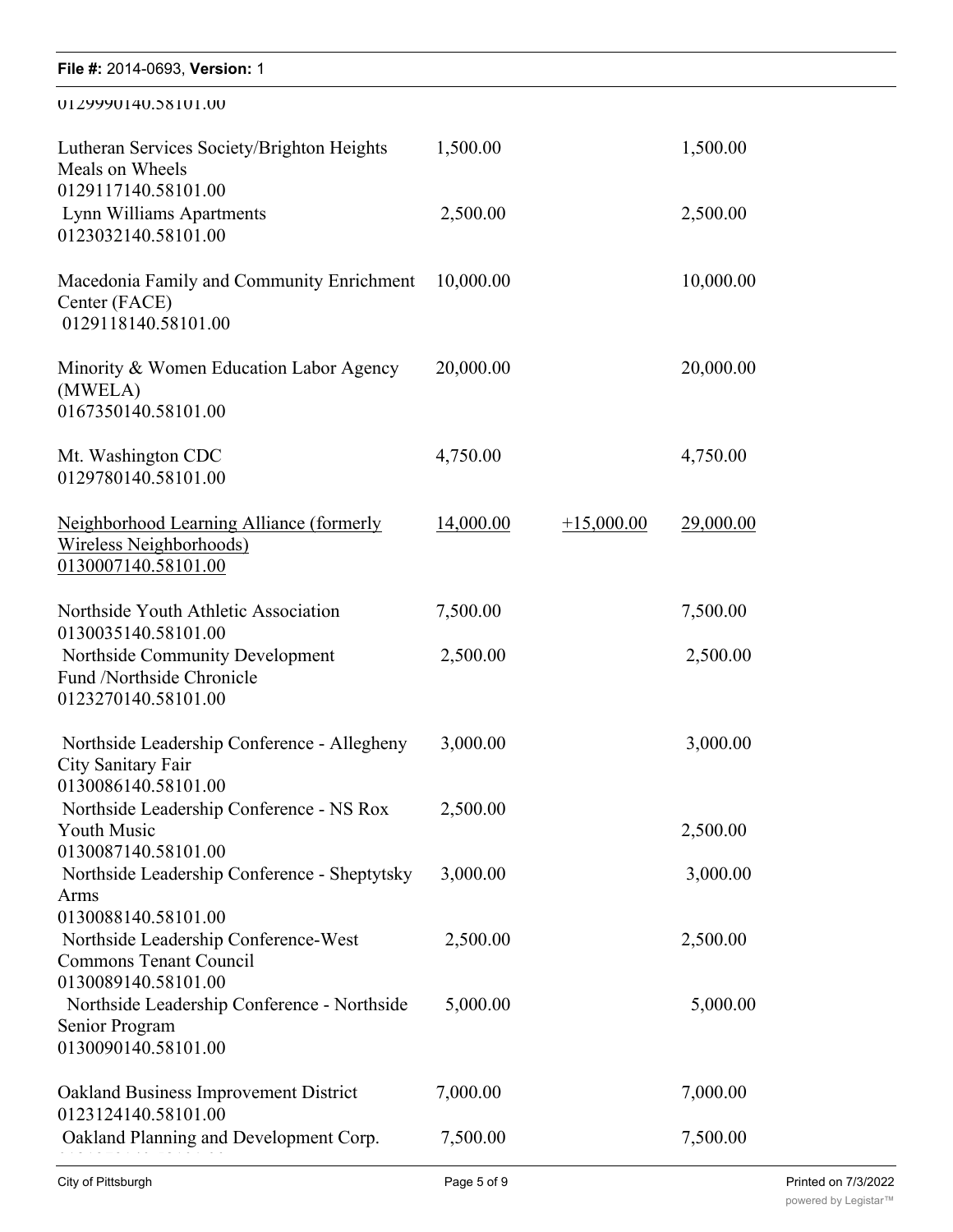| File #: 2014-0693, Version: 1                                        |            |            |  |  |
|----------------------------------------------------------------------|------------|------------|--|--|
| 0121379140.58101.00                                                  |            |            |  |  |
| PA Connecting Communities<br>0123382140.58101.00                     | 2,500.00   | 2,500.00   |  |  |
| Pennsylvania Resource Council<br>0123151140.58101.00                 | 4,500.00   | 4,500.00   |  |  |
| Persad Center<br>0121384140.58101.00                                 | 2,500.00   | 2,500.00   |  |  |
| Pittsburgh Action Against Rape<br>0129655140.58101.00                | 16,000.00  | 16,000.00  |  |  |
| Pittsburgh AIDS Task Force<br>0129787140.58101.00                    | 5,000.00   | 5,000.00   |  |  |
| Pittsburgh Community Services - Hunger<br>0121390140.58101.00        | 110,000.00 | 110,000.00 |  |  |
| <b>Pittsburgh Community Services - Safety</b><br>0121391140.58101.00 | 35,000.00  | 35,000.00  |  |  |
| Pittsburgh Musical Theater<br>0123309140.58101.00                    | 3,000.00   | 3,000.00   |  |  |
| Pittsburgh Parks Conservancy<br>0123243140.58101.00                  | 2,500.00   | 2,500.00   |  |  |
| Pittsburgh Project<br>0123198140.58101.00                            | 6,000.00   | 6,000.00   |  |  |
| <b>POISE Foundation</b><br>0123279140.58101.00                       | 75,000.00  | 75,000.00  |  |  |
| Polish Hill Civic Association of Pgh.<br>0125010140.58101.00         | 10,000.00  | 10,000.00  |  |  |
| Prevention Point Pittsburgh<br>0123289140.58101.00                   | 2,500.00   | 2,500.00   |  |  |
| Prime Stage Theatre<br>0130015140.58101.00                           | 7,000.00   | 7,000.00   |  |  |
| Providence Connections<br>0129974140.58101.00                        | 2,500.00   | 2,500.00   |  |  |
| Rebuilding Together Pittsburgh<br>0123307140.58101.00                | 4,000.00   | 4,000.00   |  |  |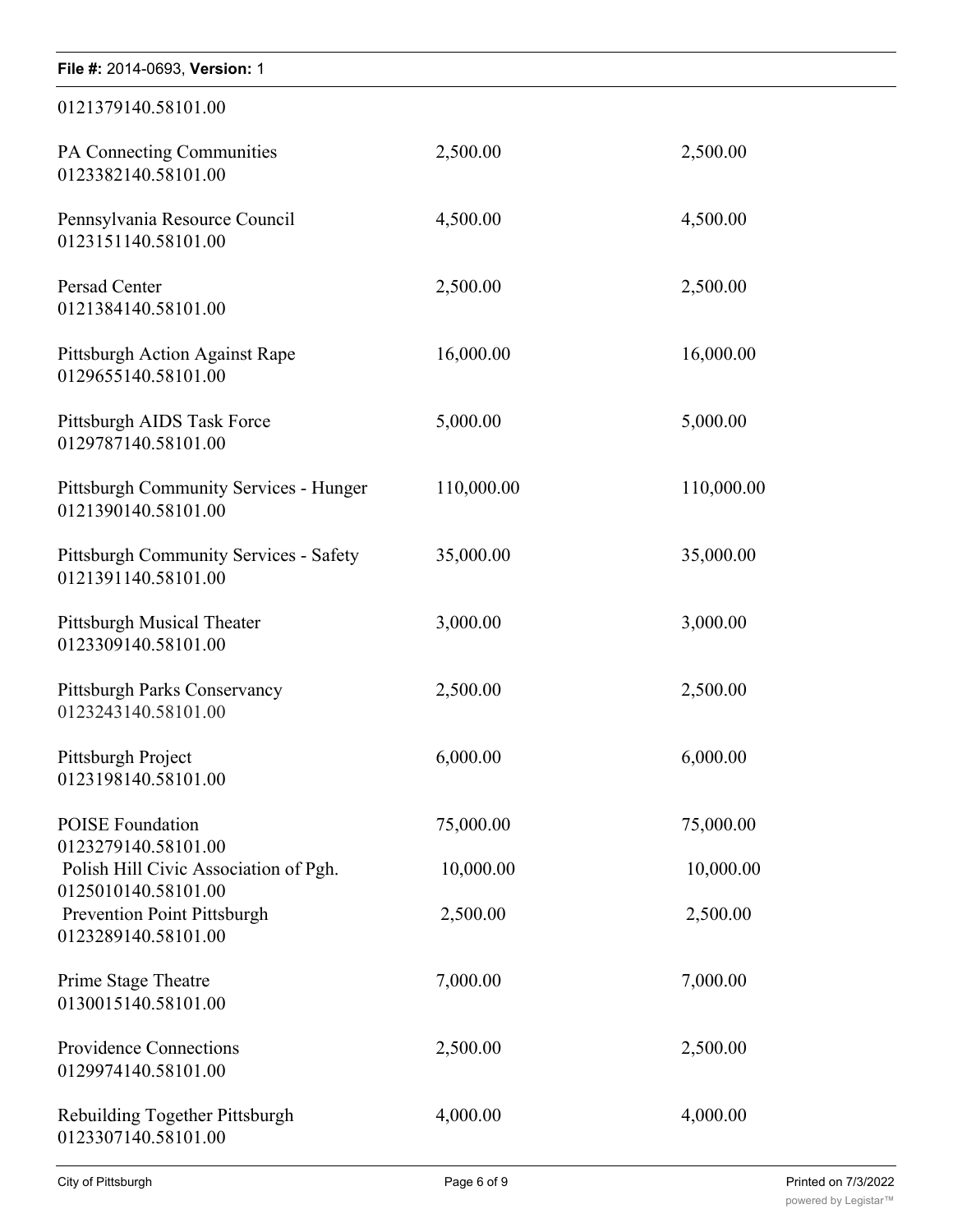0123307140.58101.00

| <b>Riverview Apartments</b><br>0121397140.58101.00                                        | 5,000.00  |            | 5,000.00  |
|-------------------------------------------------------------------------------------------|-----------|------------|-----------|
| <b>Riverview Manor</b><br>0123054140.58101.00                                             | 2,500.00  |            | 2,500.00  |
| Saint Ambrose Manor<br>0129909140.58101.00                                                | 2,500.00  |            | 2,500.00  |
| Saint Andrew Lutheran Church<br>0129910140.58101.00                                       | 3,000.00  |            | 3,000.00  |
| Saint Clair Athletic Association<br>0121272140.58101.00                                   | 4,000.00  |            | 4,000.00  |
| Saint John Vianney Parish                                                                 | 3,000.00  |            | 3,000.00  |
| 0123262140.58101.00<br>Saint Mark's Evangelical Lutheran/Brookline                        | 10,000.00 |            | 10,000.00 |
| Meals on Wheels<br>0130067140.58101.00<br>Saint Michaels Food Bank<br>0123264140.58101.00 | 2,500.00  |            | 2,500.00  |
| Saint Paul's Benevolent Education & Missionary<br>Institute                               | 3,000.00  |            | 3,000.00  |
| 0123200140.58101.00<br>Salvation Army - West Side Corp.<br>0130068140.58101.00            | 5,000.00  | (5,000.00) | 0.00      |
| <b>Schenley Heights Community Development</b><br>Program<br>0129852140.58101.00           | 7,500.00  |            | 7,500.00  |
| <b>Shepherd Wellness Community</b><br>0129791140.58101.00                                 | 8,500.00  |            | 8,500.00  |
| Sheraden United Methodist Kidz Club                                                       | 6,000.00  |            | 6,000.00  |
| 0130046140.58101.00<br>South Side Community Council                                       | 3,000.00  |            | 3,000.00  |
| 0129137140.58101.00<br>South Side Sabers - Youth Football<br>0123194140.58101.00          | 2,500.00  |            | 2,500.00  |
| Southside Slopes Neighborhood Association<br>0123291140.58101.00                          | 3,000.00  |            | 3,000.00  |
| Spring Hill Civic League                                                                  | 6.000.00  |            | 6.000.00  |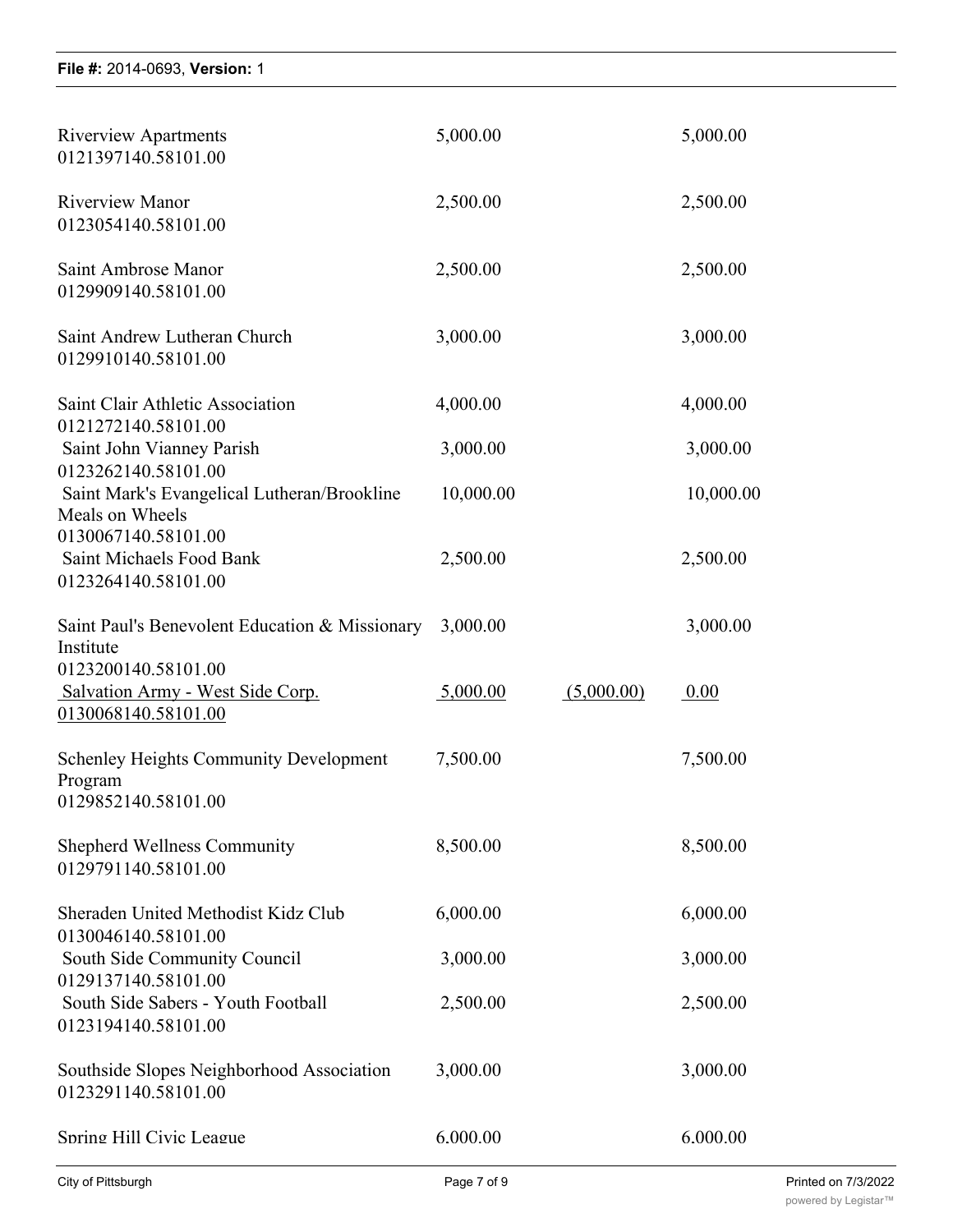| .         | 09000-00                                                                                                      |
|-----------|---------------------------------------------------------------------------------------------------------------|
| 3,000.00  | 3,000.00                                                                                                      |
| 4,000.00  | 4,000.00                                                                                                      |
| 2,500.00  | 2,500.00                                                                                                      |
| 10,000.00 | 10,000.00                                                                                                     |
| 3,000.00  | 3,000.00                                                                                                      |
| 3,000.00  | 3,000.00                                                                                                      |
| 2,500.00  | 2,500.00                                                                                                      |
| 2,500.00  | 2,500.00                                                                                                      |
| 5,000.00  | 5,000.00                                                                                                      |
| 2,500.00  | 2,500.00                                                                                                      |
| 3,000.00  | 3,000.00                                                                                                      |
| 10,000.00 | 10,000.00<br>2,500.00                                                                                         |
| 5,500.00  | 5,500.00                                                                                                      |
| 4,000.00  | 4,000.00                                                                                                      |
|           | 5,000.00                                                                                                      |
|           | 0126002140.58101.00 Western PA School for the 2,500.00<br>Young Men and Women's Hebrew Association - 5,000.00 |